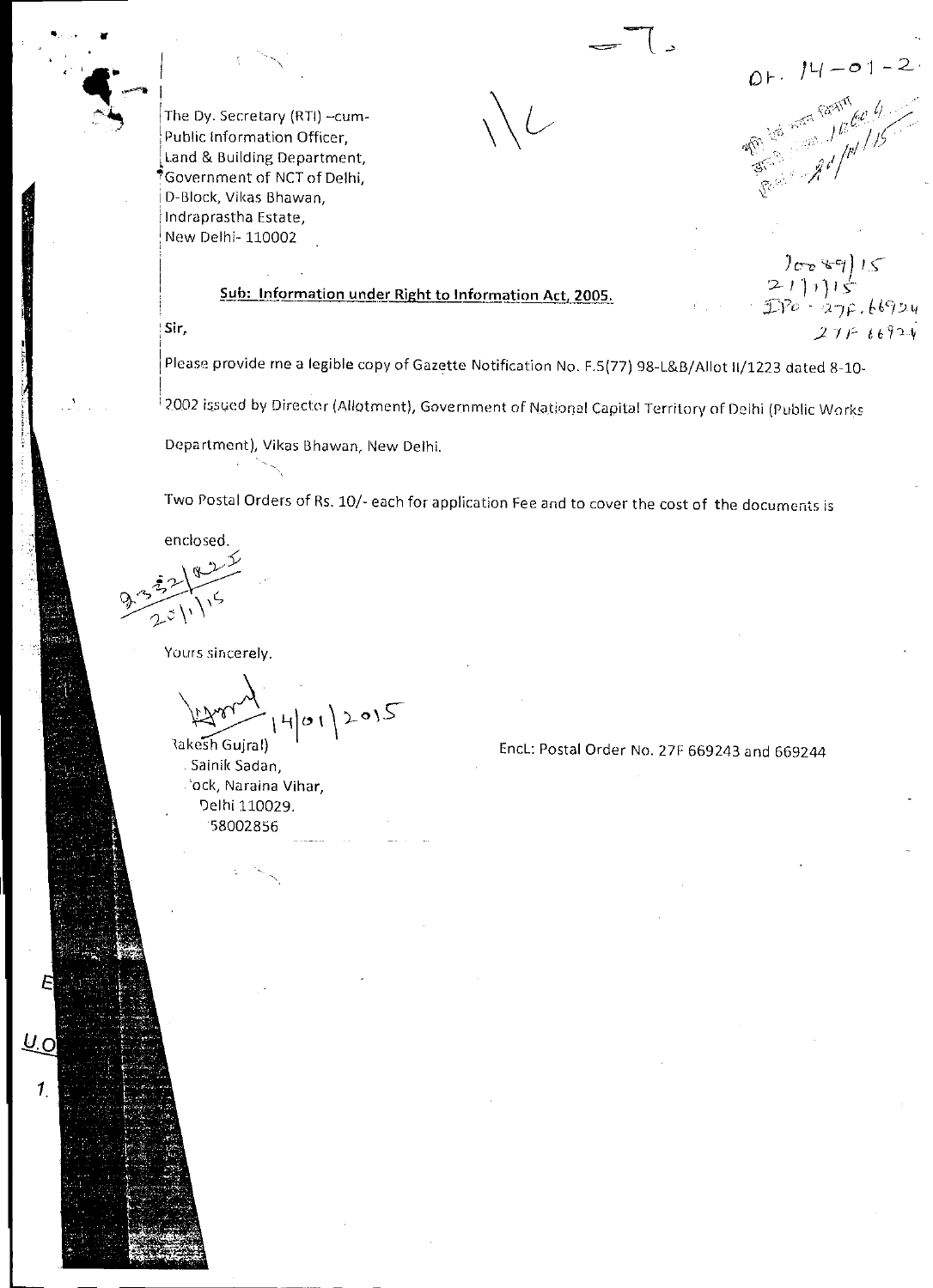$P^{1/2}$   $P^{1/3}/s$  3  $s$  /  $\frac{08^m}{46}$  $\overline{\sigma}$ LAND & BUILDING DEPARTMEN GOVT.OF NCT OF DELHI opM5-k-c- C-BLOCK; VIKAS BLIAWAN P I SPATE, NEW DELI I 10002. (RTI BRANCII) No.10089/15/1.&B/RTE 926/5 Dated: 05/02/15 The Public Information Officer, Public Works Department, GNCT of Delhi,  $5<sup>th</sup>$  floor,Delhi Secretariate, I.P.Estate, New Delhi:-110002.  $\mu$ b: Transfer of Application under Section 6(3)of RTI Act .2005 Sir. Please find enclosed herewith the RTI application in  $r/\sigma$  Sh/Smt. Rakesh Gujraf  $r/\sigma$ A-1, Sainik Sadan, II-Block, Naraina Vihar New Delhi-110029 received in this office on transfer under Right to Information Act, 2005. 2. The Information does not fall within the jurisdiction of this department. Or I he following part of the requisite information does not fall within my jurisdiction. As stated in the application I he application is, therefore, being transferred /returned to your department, under subsection  $\binom{2}{3}$  of section 6 of RTI Act. 2005, with the request that the same may be provided to the applicant directly under intimation to this office. In ease, it does not fall under your jurisdiction it may please be further transferred to the 47. Public Information Officer, to which the subject matter is more closely connected, directly, under intimation to the applicant. applicant.<br>The applicant had already paid the requisite lee of Rs. 10/-. Encl:-.As above Yours faitl '\<br>'\\\\\\<br>' (ANIL KAUSILAL) DS/ PUBLIC INFORMATION OFFICER 1.I).No. 10089 /15/1,&B/RTI/ Dated: Copy forwarded to:- 1) Sh/Smt. Sh/Smt. Rakesh Gujral r/o A-1, Sainik Sadan, H-Block, Naraina Vihar New Delhi-110029 with the request to pursue the matter with the concerned department tbr the information sought by you. Sont Site Privat (ANIL KAUSHAL) DS/ PUBLIC INFORMATION OFFICER RTI-23378704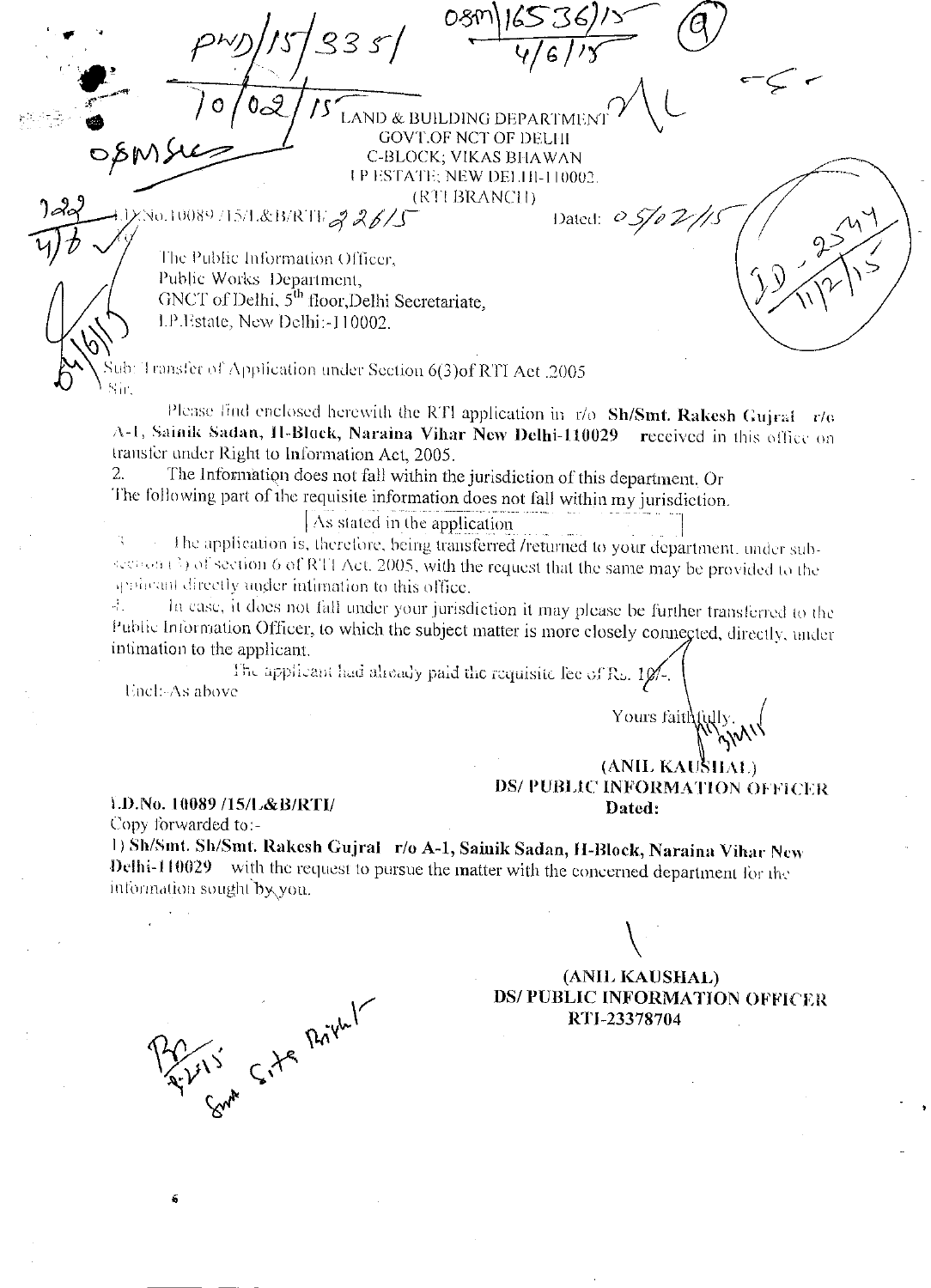

## GOVERNMENT OF INDIA DEPARTMENT OF PUBLICATION CIVIL LINES, DELHI — 110 054. Website: www.deptpub.gov.in Email: acop-dep@nic.in (&) pub.dep@nic.in TEL.: 2381 7823 /2381 9689 Fax: 2381 7846.

Pike No. 0&M/16633/2014 Case of Contract Contract Contract Contract Contract On Dated: March, Contract On Dated: March, Contract On Dated: March, Contract On Dated: March, Contract On Dated: March, Contract On Dated: March

 $To$ Shri Kamaideep Gupta, 710]Dy. Secretary (PWD) Covernment of National Capital Territory of Delhi Public Works Department, <sup>3th</sup> Floor, Delhi Secretriat, 1.2. Estate, New Delhi- 110 002

Sub:- information under the Right to Information Act, 2005.

 $\mathcal{L}_{\mathcal{A}}$  and the set of the set of the set of the set of the set of the set of the set of the set of the set of the set of the set of the set of the set of the set of the set of the set of the set of the set of the

The Commission of the Commission of the Commission

ituan personal di kecamatan<br>Kecamatan personal di kecamatan<br>Kecamatan personal di kecamatan

 $\frac{1}{2} \sum_{i=1}^n \frac{1}{2} \sum_{i=1}^n \frac{1}{2} \sum_{i=1}^n \frac{1}{2} \sum_{i=1}^n \frac{1}{2} \sum_{i=1}^n \frac{1}{2} \sum_{i=1}^n \frac{1}{2} \sum_{i=1}^n \frac{1}{2} \sum_{i=1}^n \frac{1}{2} \sum_{i=1}^n \frac{1}{2} \sum_{i=1}^n \frac{1}{2} \sum_{i=1}^n \frac{1}{2} \sum_{i=1}^n \frac{1}{2} \sum_{i=1}^n \frac{1}{2} \sum_{i=$ 

Ref.- Your RTI application dated 16.03.2015 received in this Department on 17.03.2015.

 $\label{eq:2.1} \frac{1}{\sqrt{2\pi}}\left(\frac{1}{\sqrt{2\pi}}\frac{1}{\sqrt{2\pi}}\right)^{1/2}\left(\frac{1}{\sqrt{2\pi}}\frac{1}{\sqrt{2\pi}}\right)^{1/2}\left(\frac{1}{\sqrt{2\pi}}\frac{1}{\sqrt{2\pi}}\right)^{1/2}\left(\frac{1}{\sqrt{2\pi}}\frac{1}{\sqrt{2\pi}}\right)^{1/2}\left(\frac{1}{\sqrt{2\pi}}\frac{1}{\sqrt{2\pi}}\right)^{1/2}\left(\frac{1}{\sqrt{2\pi}}\frac{1}{\sqrt{2\pi}}\frac{1}{\sqrt{$ 

 $\label{eq:2.1} \frac{1}{2} \sum_{i=1}^n \frac{1}{2} \sum_{j=1}^n \frac{1}{2} \sum_{j=1}^n \frac{1}{2} \sum_{j=1}^n \frac{1}{2} \sum_{j=1}^n \frac{1}{2} \sum_{j=1}^n \frac{1}{2} \sum_{j=1}^n \frac{1}{2} \sum_{j=1}^n \frac{1}{2} \sum_{j=1}^n \frac{1}{2} \sum_{j=1}^n \frac{1}{2} \sum_{j=1}^n \frac{1}{2} \sum_{j=1}^n \frac{1}{2} \sum_{j=1}^n \frac{$ 

 $\frac{1}{2} \sum_{i=1}^n \left( \frac{1}{2} \sum_{j=1}^n \frac{1}{2} \sum_{j=1}^n \frac{1}{2} \sum_{j=1}^n \frac{1}{2} \sum_{j=1}^n \frac{1}{2} \sum_{j=1}^n \frac{1}{2} \sum_{j=1}^n \frac{1}{2} \sum_{j=1}^n \frac{1}{2} \sum_{j=1}^n \frac{1}{2} \sum_{j=1}^n \frac{1}{2} \sum_{j=1}^n \frac{1}{2} \sum_{j=1}^n \frac{1}{2} \sum_{j=1}^n \frac{1}{2} \sum$ 

 $\mathbb{S}$  in  $\mathbb{R}$ 

•

 $\sim$   $\sim$   $\sim$  With reference to the above, as it is already informed you tc furnish the details of the set tius coce again it is informed that information given by you regarding Gazette notification is insufficient. to trace out the same. Therefore you are requested to furnish Part, Section, Subsection, File Ne.. GSR + + and exact date of notification to enable us to provide required notifications.

 $\label{eq:2.1} \mathcal{L}_{\mathcal{A}}(\mathcal{A}) = \mathcal{L}_{\mathcal{A}}(\mathcal{A}) = \mathcal{L}_{\mathcal{A}}(\mathcal{A}) = \mathcal{L}_{\mathcal{A}}(\mathcal{A})$ 

If you are not satisfied with the reply, you may appeal to the First Appellate Authority i.e. least Secretary & Controller of Publications, Department of Publication, Civil I ines, Delhi - 54,

Yours tailing and

(Dinesh Charolae Central Public Information ( $\oplus$ )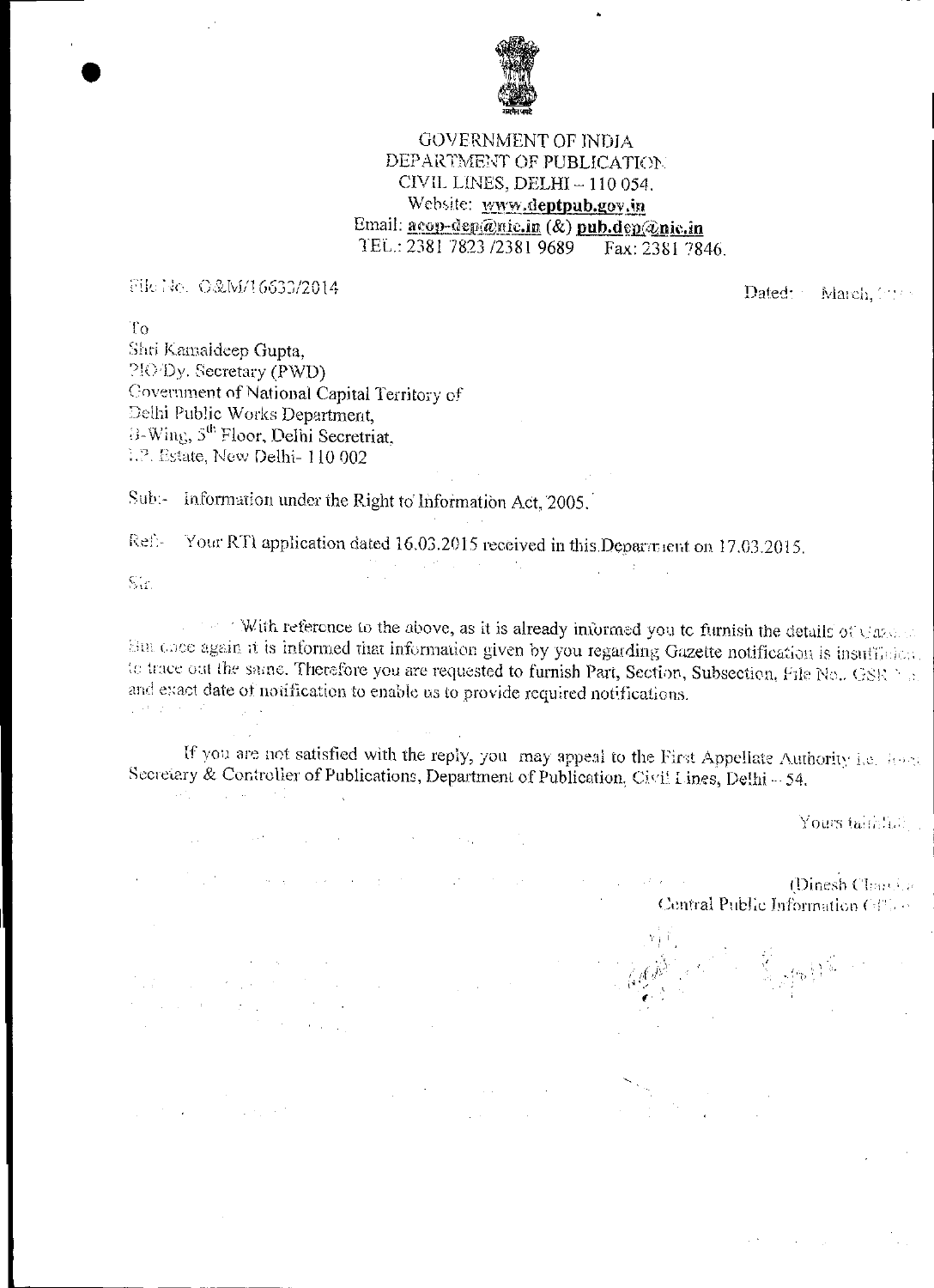

By speed bord

## GOVERNMENT OF INDIA DEPARTMENT OF PUBLICATION CIVIL LINES, DELHI —110 054. Website: www.deptpub.gov.in Website: www.deptpub.gov.m.<br>Email: **acop-dep@nic.in** (&) pub.dep@nic.in<br>Email: **acop-dep@nic.in** (&) pub.dep@nic.in TEL.: 2381 7823 /2381 9689 Fax: 2381 7846.

Dated: 19<sup>th</sup> May, 2015

## File No. O&M/16516/2015

•

To<br>Shri K.K. Satija, APIO (PWD), Shri K.K. Satija, APIO  $(PWD)$ , Gin Electronic of National Capital Territory of Delhi Public Works Department, B-Wing, 5<sup>th</sup> Floor, Delhi Secretariat, I.P. Estate, New Delhi- 110 002

 $S_{\text{S}}$  regions of legible copy of Gazette Notification date. 02.

Sir,

Please refer to your letter No.  $\Gamma$ .  $4(\mathcal{R}^{11})^{11.5}$  $\epsilon$  the above subject. In this regard, it is stated that  $\frac{0.001 \text{ ft}}{20.00116633/2014}$  dated 30.03.2015 to furnish date of notification to enable us to provide required information (copy enclosed).  $D$  No. 2544/PWD&H/2015/6587-88 dat d s !  $24.04.2015$ <br>eptt.'s letter we have already requested you vie we have  $\frac{d}{dx}$  section, file No., GSR NO. and exactle  $\frac{1}{\text{information (copy enclosed)}}$ .

Encl.: As above.

Yours faithfully,

ted 24.4.20 15

(Dinesil Chandra) Central Public Information Officer

34/17/115 1003-2015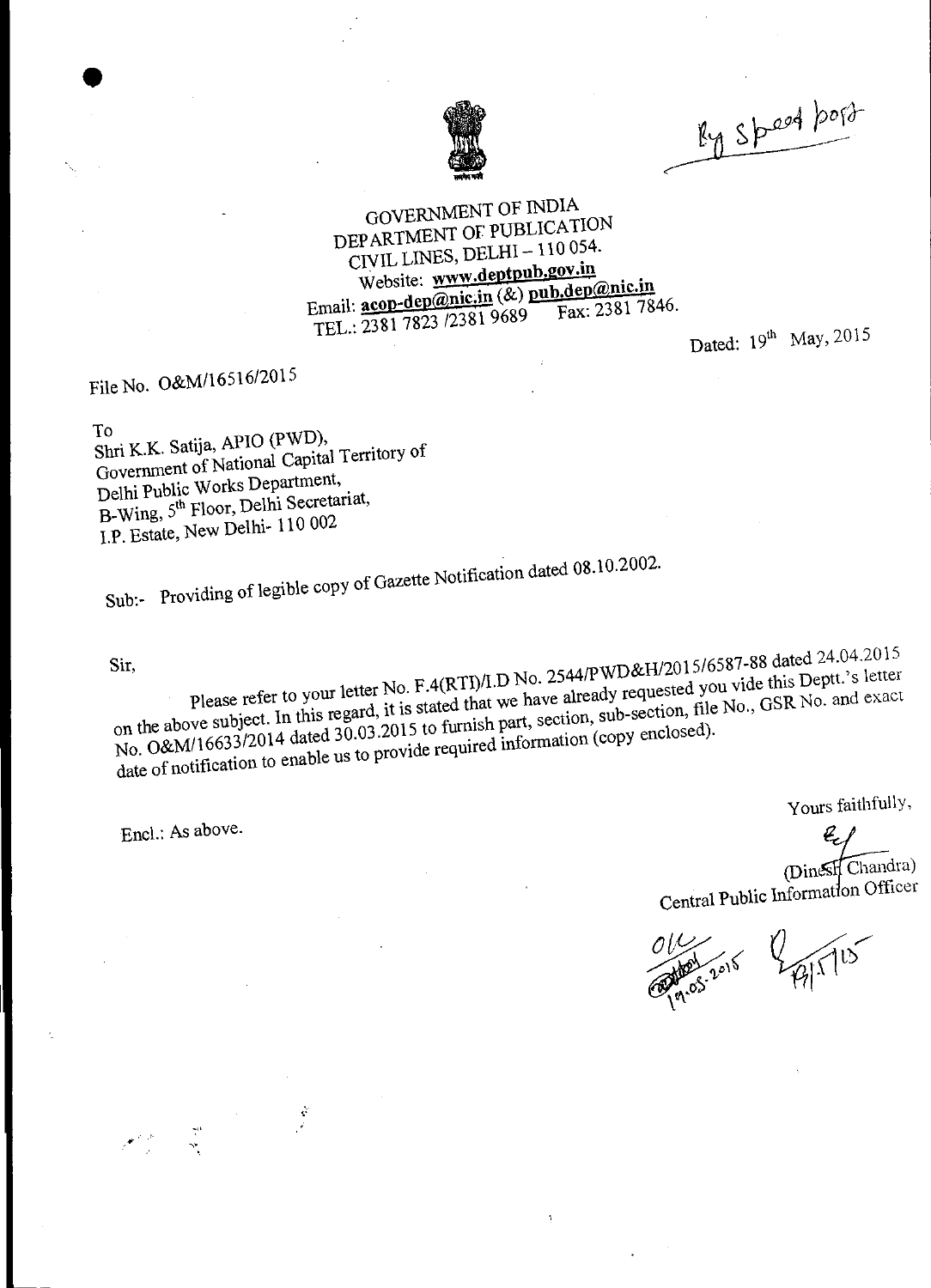

Sub: - Transfer of RTI Application under section 6 (3) of RTI Act, 2005 undermentioned:

| S.<br>NO. | <b>RTI</b><br>ID<br>NO.<br>OF<br><b>SEND</b><br><b>ING</b><br>DEPT<br>Т. | <b>NAME &amp; ADDRESS OF</b><br>THE SENDING DEPTT.                                                                | <b>SENDER'S</b><br><b>TRANSFER</b><br><b>REF./LETTER</b><br><b>NO. WITH DATE</b> | NAME OF THE APLICANT<br>TH<br><b>Address</b>                                             | <b>RTI ID</b><br>NO.<br>$\bf{O}$ F<br><b>THIS</b><br><b>DEPTT</b> |
|-----------|--------------------------------------------------------------------------|-------------------------------------------------------------------------------------------------------------------|----------------------------------------------------------------------------------|------------------------------------------------------------------------------------------|-------------------------------------------------------------------|
| 1.        | 10089<br>$C:=$                                                           | DS/PIO Land &<br>Building Department,<br><b>GNCTD, C Block Vikas</b><br>Bhawan, IP Estate<br>Delhi-2. RTI Branch. | F.10089/15/L&B/<br>RT1/22615<br>Dt.05.02.2015                                    | Sh.Rakesh Gujral<br>r/o A-1 Sainik Sadan, H Blk.<br>Narayana Vihar, New Delhi<br>110029. | 2544                                                              |

Sir,

Please find enclosed herewith the RTI Application in original as mentioned in the referred subject for urgent necessary action.

The information sought by the applicant seems to be closely related with your office/deptt..

It is, therefore, requested that necessary action in the matter may please be taken at your end and the applicant be:informed accordingly under intimation to this office

EnclAsabove.

No.F.4.(RTI)/ID No.2544/PWD&H/ 2015 Copy to:

 $\widehat{APIO}(\widehat{PWD})$  $\sim$ Dt:

1. Sh.Rakesh Gujral r/o A-1 Sainik Sadan, H Blk. Narayana Vihar, New Delhi 110029 with the request to pursue the matter with Publication Department Govt. of India.

2. DS/PIO Land & Building Department, GNCTD, C Block Vikas Bhawan, IP Estate Delhi-2. RTI Branch

APIO(PWD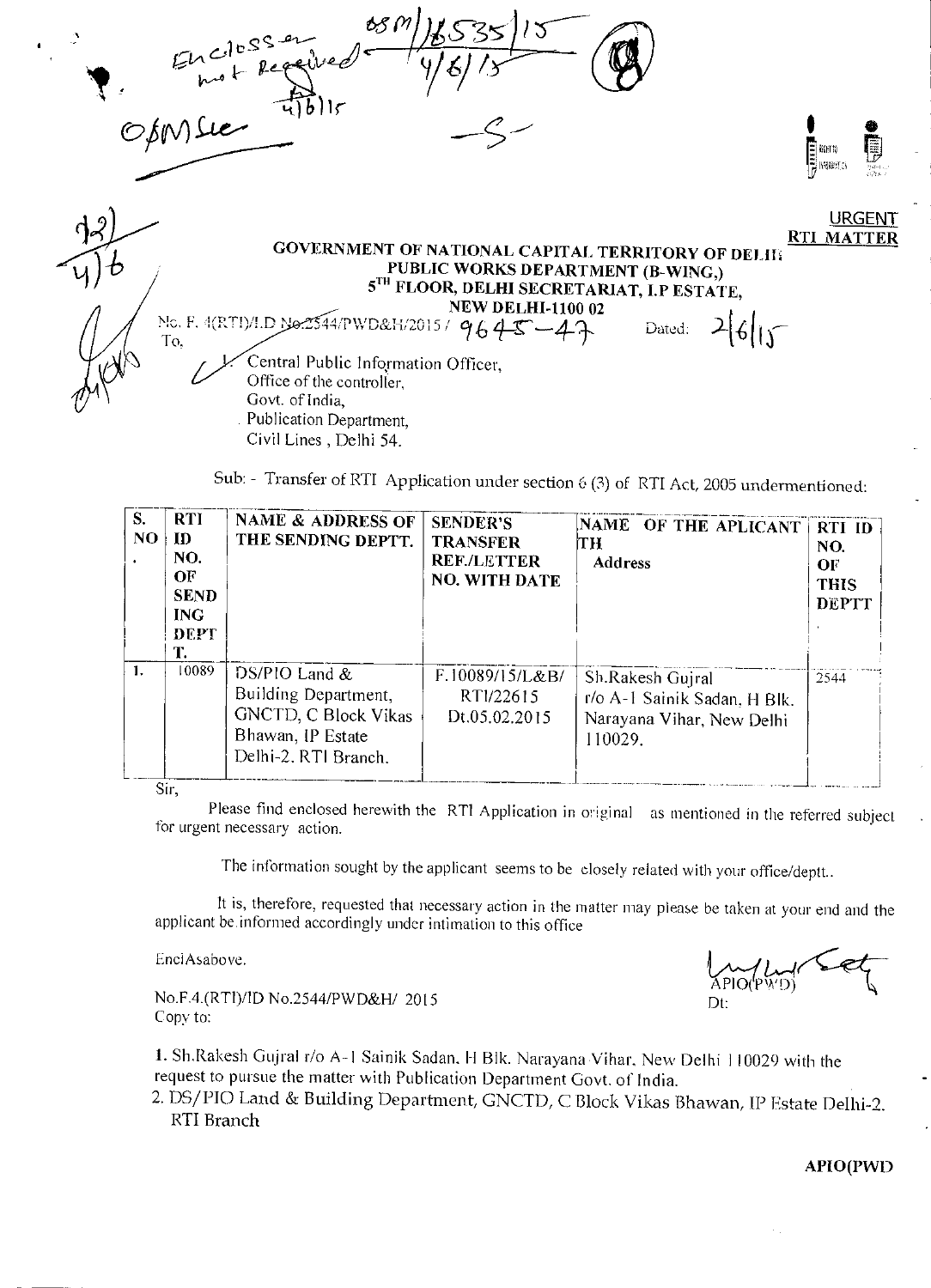

By Speed post

GOVERNMENT OF INDIA DEPARTMENT OF PUBLICATION CIVIL LINES, DELHI — 110 054. Website: www.deptpub.gov.in Email: acop-dep@nic.in (&) pub.dep@nic.in TEL.: 2381 7823 /2381 9689 Fax: 2381 7846.

File No. 0&M/16535/2015 Dated : 29<sup>th</sup> June, 2015

To

Shri Rakesh Gujral, r/o A-1, Sainik Sadan, H Blk, Narayana Vihar, New Delhi- 110 029

Sub:- Information under the Right to Information Act, 2005.

Ref:- Your RTI application dated 14.01.2015 received in this Department on 04.06.2015.

Sir,

With reference to the above, it is stated that the information given by you regarding Gazette notification is insufficient to trace out the same. Therefore you are requested to furnish Part, Section, Subsection, issue no. and exact date of notification to enable this department to provide required notifications on payment of the same.

If you are not satisfied with the reply, you may appeal to the First Appellate Authority /Controller of Publications, Department of Publication, Civil Lines, Delhi — 54 within stipulated time limit.

Yours faithfully,

DR 1614 (G.D. Pandey) Central Public Information Officer.